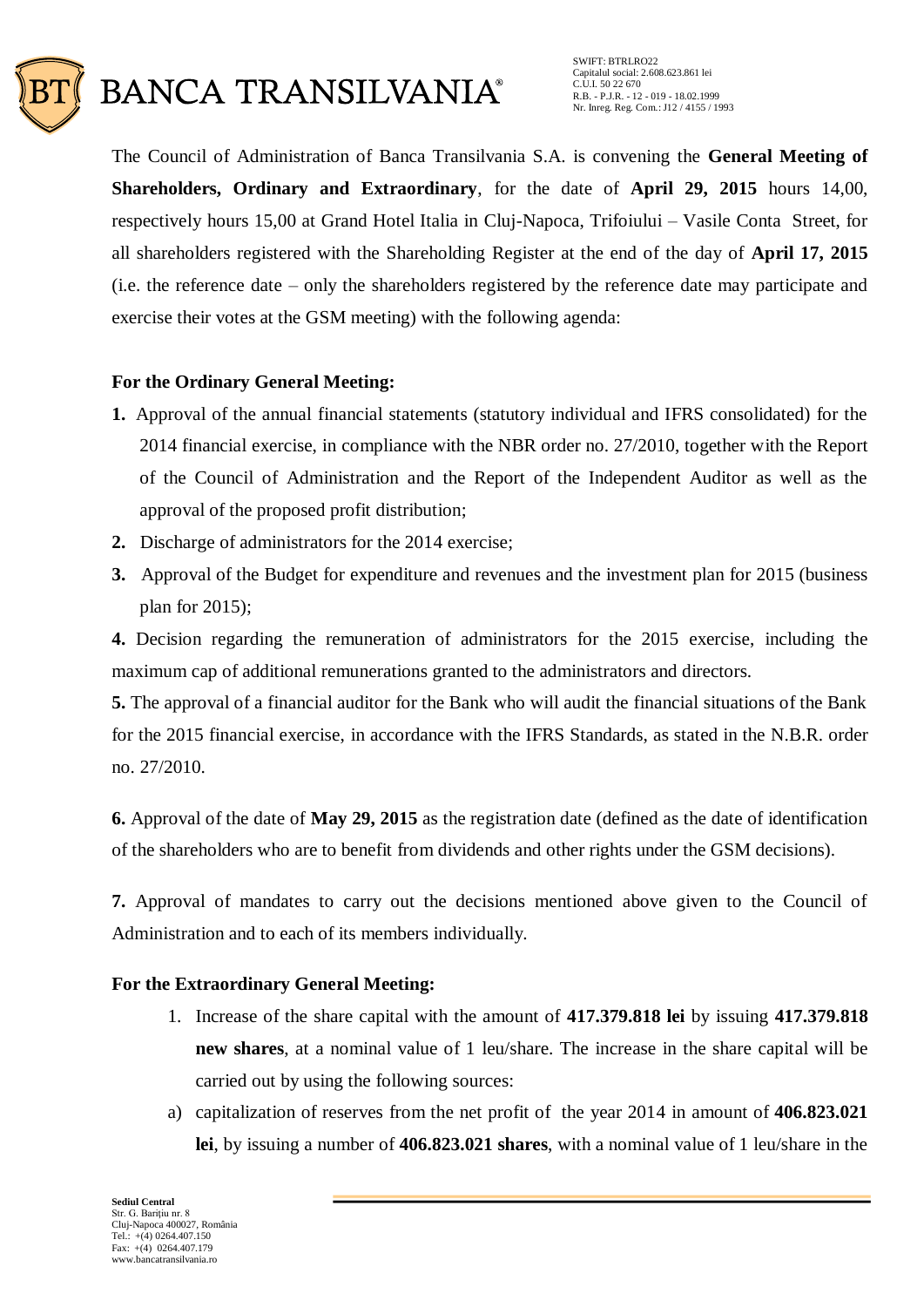benefit of the shareholders registered with the Shareholding Register held by the Central Depository at the registration date that will be established by the GSM (proposed date May 29, 2015);

- b) the inclusion of reserves which were generated by bond to share conversion premiums, in the amount of **10.556.797 lei**, through the issue of **10.556.797 shares**, at a nominal value of 1 leu/share, benefiting the shareholders registered in the Shareholders' Registry, kept by the Central Depository, until the registration date decided by the GSM (proposed date May 29, 2015)
- **2.** Approval of the Bank's share buyback, in accordance with the applicable legal provisions, under the following terms and conditions: a maximum **20.000.000 shares** (0.77% of the total shares included in the share capital) with a nominal value of 1 leu/share at a minimum price equal to the market price on BVB at the moment of the buyback and a maximum price of 3 lei, for a period of maximum 18 months as of the publishing date of the EGM resolution in the Official Monitor of Romania, Part IV, with the purpose of implementing a remuneration program capable of ensuring the compliance with the long-term performance principles and a share retention program for a period of at least 3 years, and the granting of a mandate for the Board of Directors for the enforcement of this resolution.
- **3.** Notification of shareholders in regard to the purchase of all Volksbank Romania S.A./ preliminary approval of the merger (by absorption) which would take place between Banca Transilvania S.A. (absorbing company) and Volksbank Romania S.A. (absorbed company).
- **4.** Approval of the date of **May 29, 2015** as the registration date and of the date of **May 28, 2015** as the ex date.
- **5.** Approval of the mandates for the Council of Administration and individually for each of its members, in order to carry out the decisions mentioned above (inclusively for setting the payment date with respect to the newly issued shares).

If, at the first convening, the legal and statutory quorum is not met, the general meeting (ordinary and extraordinary) will take place on **April 30, 2015**, hours 14,00 respectively 15,00 at the above mentioned address.

## **GSM Documents**: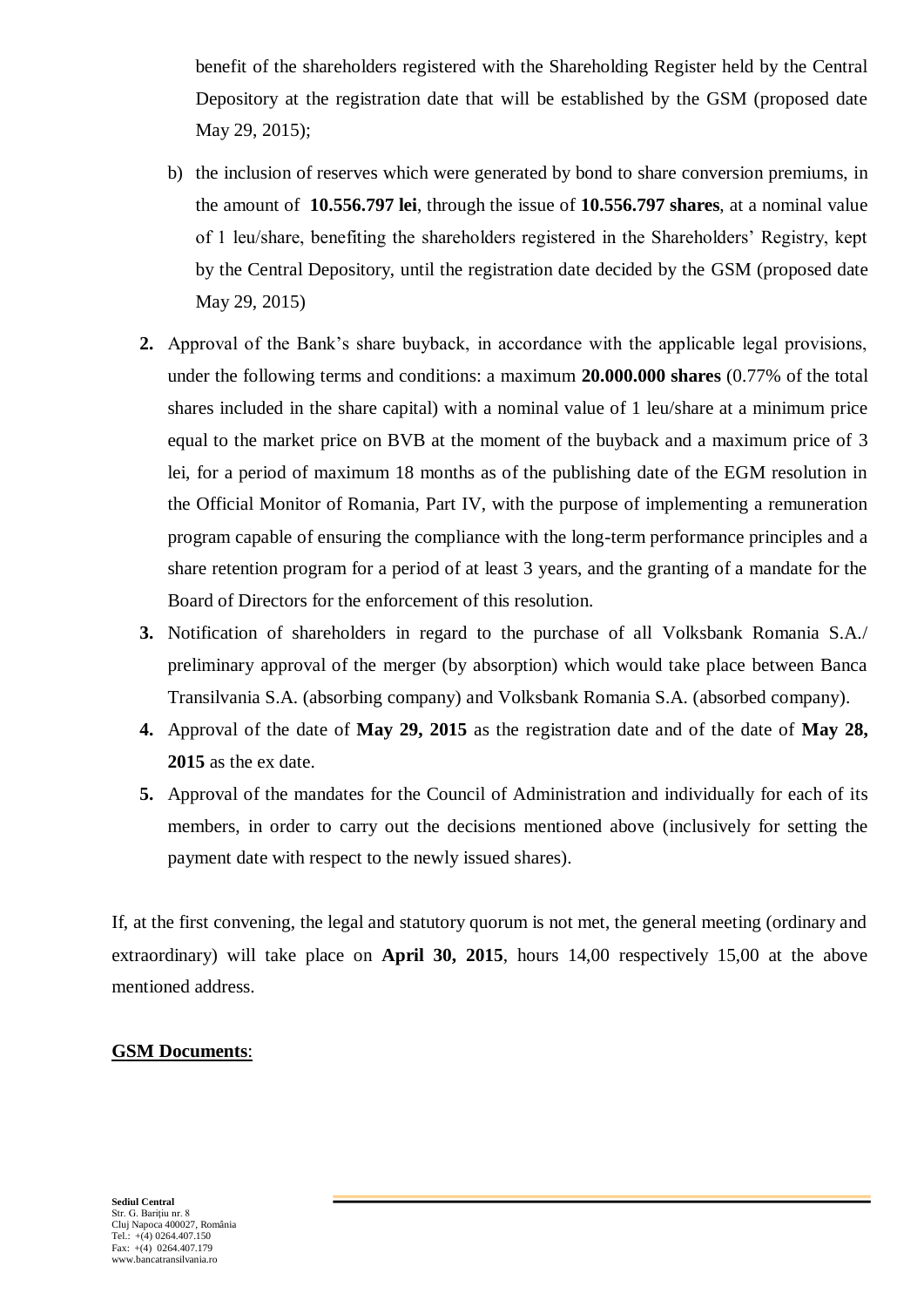The convening notice, the documents to be debated as well as the GSM resolution draft are available at the bank's head office in Cluj-Napoca, 8, G. Baritiu St., starting with **March 29, 2015** or on the web page of the bank: [www.bancatransilvania.ro](http://www.bancatransilvania.ro/) .

The share capital is composed of **2.608.623.861 shares**, each share conferring the right to express one vote in GSM.

## Shareholders' proposal regarding GSM:

One or more shareholders having at least 5% of the share capital, individually or jointly, are entitled:

- to introduce new topics on the agenda (provided that each topic is accompanied by a justification or a draft decision proposed to be approved by the general meeting; such proposal has to be sent to the bank until **April 10, 2015**, hours 17,00);
- to present draft resolutions for the topics on the agenda or proposed to be included on the agenda of the general meeting (such proposals will be written and sent to the bank until **April 10, 2015**, hours 17,00).

If appropriate, the revised agenda will be republished by April 16, 2015 according to the law.

The shareholders' proposals and the documents attesting the fulfillment of conditions to exercise the rights mentioned above will be sent as follows:

through a handwritten document in original sent by post or courier service to Banca Transilvania S.A., 8 G. Baritiu St., Cluj-Napoca, Cluj county;

- through a document signed with an extended electronic signature according to the Law no. 455/2001 regarding electronic signatures – to the e-mail address flavia.vandor@btrl.ro

## Questions regarding the GSM:

The shareholders can submit questions in writing regarding the topics on the agenda together with acts enabling the identification of the shareholder until **April 27, 2015** at the latest. The bank can reply also by posting the answers on the bank's website [\(www.bancatransilvania.ro\)](http://www.bancatransilvania.ro/).

The questions of the shareholders can be sent in writing either by post or courier service to the bank's business place or by electronic means (to the address flavia.vandor@btrl.ro.)

## Participation in GSM:

**Sediul Central** Str. G. Bariţiu nr. 8 Cluj Napoca 400027, România Tel.:  $+(4)$  0264.407.150  $Fax: +(4)$  0264 407 179 www.bancatransilvania.ro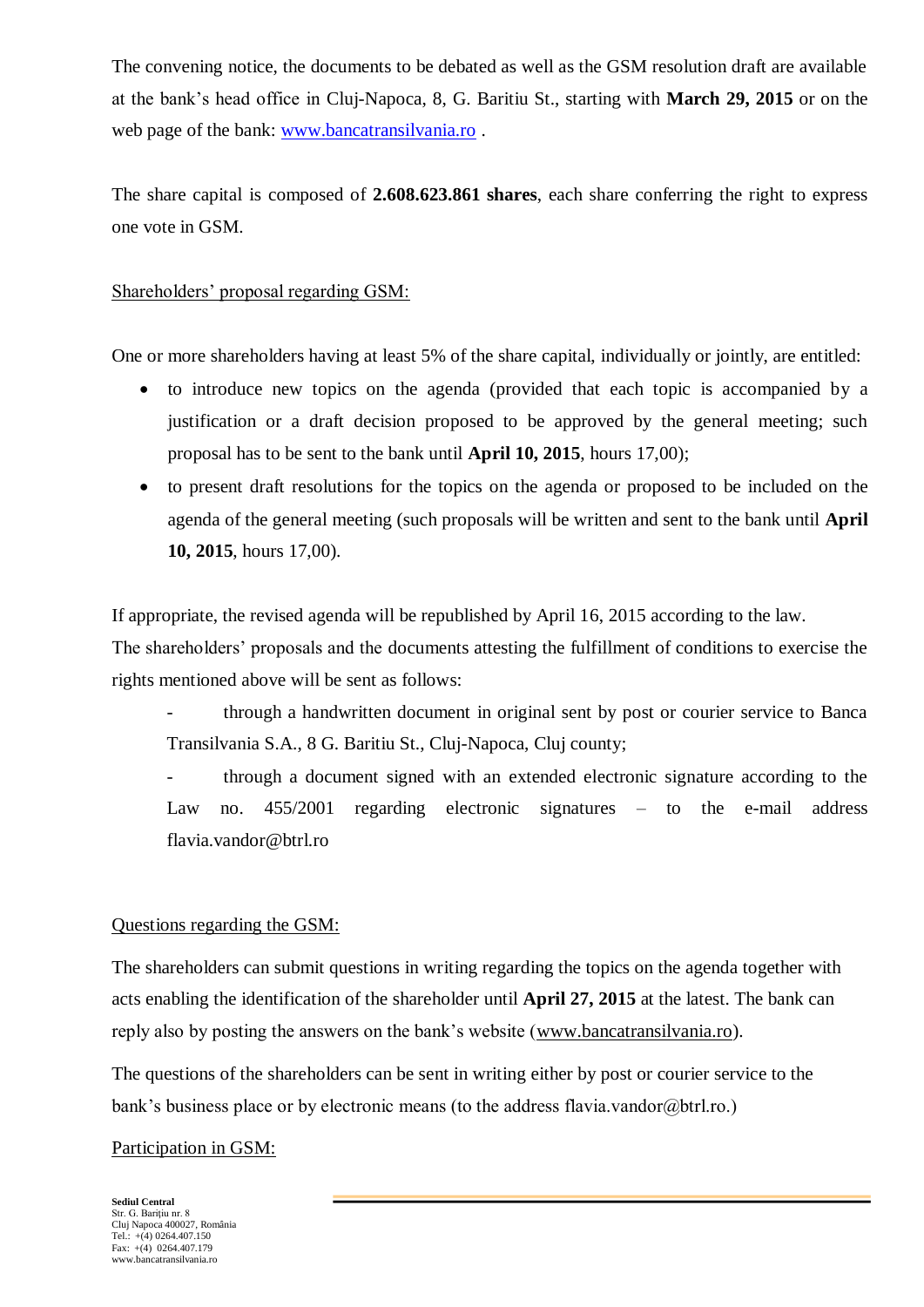The reference date is April 17, 2015. Only shareholders registered on that date with the Shareholding Register held by the Central Depository will be able to participate and vote in the general meetings.

Shareholders may participate in the general meetings directly or may be represented by other persons according to the law or can vote by correspondence.

2. The documents necessary for individual shareholders to attend the GSM are:

- an identification document, if the shareholder attends the meeting in person;

a special or general power of attorney and the identification document of the representative, if the shareholder is represented by another person;

3. The documents necessary for shareholders - companies to attend the GSM are:

- proof of legal representation – based on an official document proving this status (certificate issued by the Trade Registry within the validity term or another type of proof issued by a competent authority);

beside the aforementioned document proving the legal representative status of the person signing the power of attorney, the person delegated with representation competence must also present the special or general power of attorney signed by the legal representative of the respective legal entity.

Starting with March 27, 2015 the special power of attorney forms, respectively those for exercising the right to vote by correspondence will be available at Banca Transilvania's Head Office and the bank's branches/agencies in the country or can be downloaded from the bank's website (www.bancatransilvania.ro)**.**

After filling in and signing the power of attorney forms, under the sanction of losing the voting right, a copy is to be filed with / sent to the Bank's Head Office or branches by **April 23, 2015,** another copy will be given to the authorized person and the third will remain with the shareholder. The power of attorney will be accompanied by a copy of the identification document of the individual shareholder /legal representative of the shareholder-company and for legal entities by an official document certifying the quality of legal representative mandated to sign the power of attorney. The special power of attorney should include the information provided in the special power of attorney form provided by BT specifying the vote for each item on the agenda.

The power of attorney forms can be transmited by e-mail to the following e-mail address: [flavia.vandor@btrl.ro.](mailto:flavia.vandor@btrl.ro)

The shareholders registered on the reference date may vote by correspondence, before the General Shareholders Meeting, using the voting form put at their disposal on the bank's web site or at Banca

**Sediul Central** Str. G. Bariţiu nr. 8 Cluj Napoca 400027, România Tel.:  $+(4)$  0264.407.150  $Fax: +(4)$  0264 407 179 www.bancatransilvania.ro